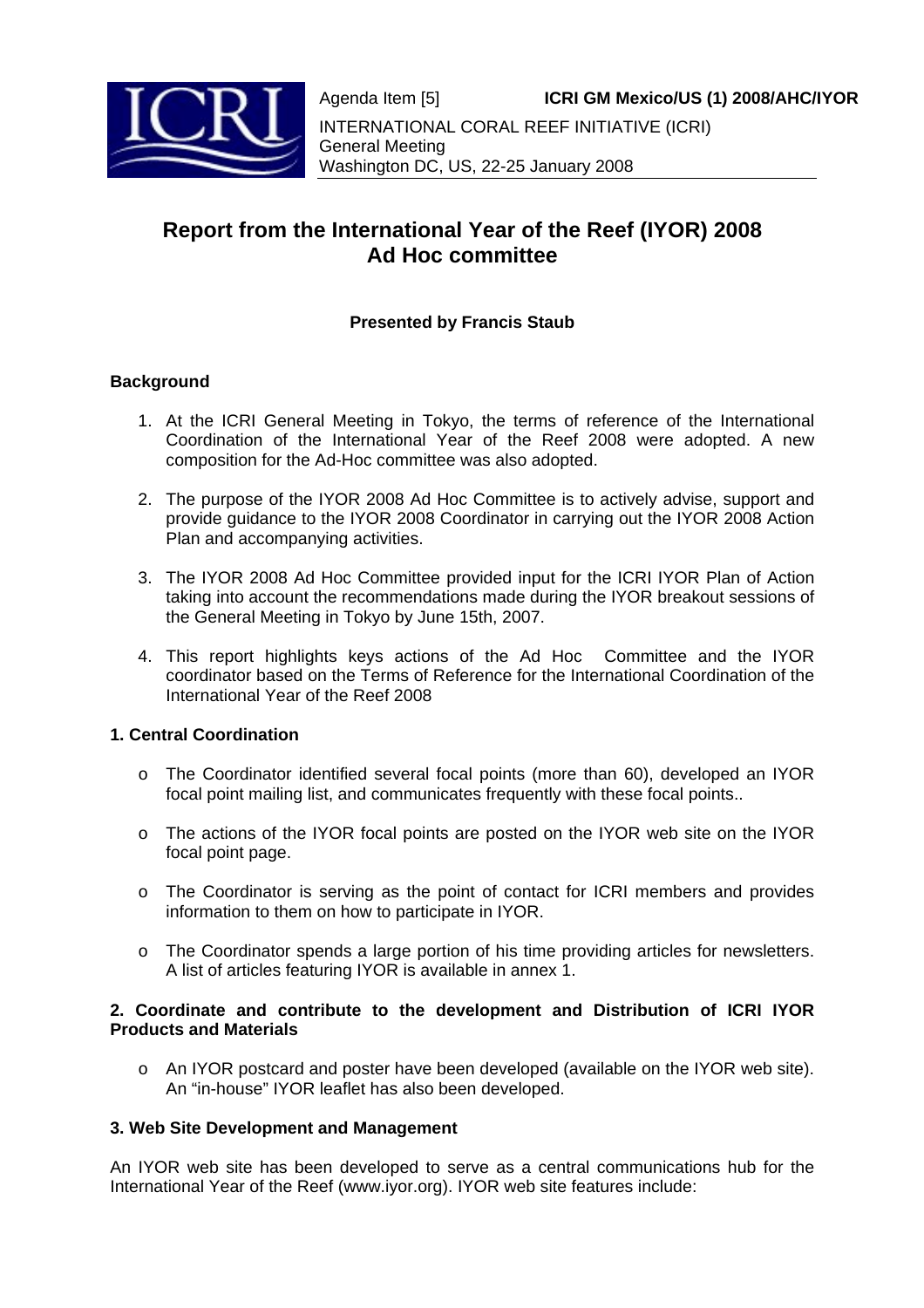- o Coral reefs facts (developed with the help of ICRAN)
- $\circ$  "Ask the experts" A call for volunteers to help reply to the questions received was posted on the Coral-List, and 20 volunteers agreed to assist. We are also receiving more and more questions.
- o Events Calendar 50 events have been posted. We are still working on a nicer layout for the calendar and will add a search function soon.
- $\circ$  IYOR E-News: Visitors have the option to sign-up for the IYOR E-news. We will send the first one after the ICRI General Meeting
- o Focal Point pages: each focal point has their own page where relevant information can be posted. This is a very useful method for information gathering. Also, we are currently working on a map to display the location of the focal points.
- o We are also working on an interactive "what you can do section". This should be live early February.
- o An "Educational Materials" corner compiles materials related to Coral Reef Education.

Once the campaign is officially launched in January 2008, these pages will be updated frequently. Additional features will be developed in the coming months and comments and suggestion are welcome.

#### **Partnerships and Event Coordination**

The organization of the IYOR press briefing, reception and symposium have been major tasks of the IYOR Coordinator for the last few months. The IYOR coordinator would like to recognize the help and support of the World Bank in the organization of the IYOR reception, and from NOAA in the organization of the press event.

The coordinator also attended:

- o T*he Diving* Equipment & Marketing Association *show (October 31-November 3, 2007, Orlando, Florida). His attendance was facilitated by the Project Aware* foundation.
- o Planning meeting of the IYOR Wider Caribbean Campaign (Punta Cana, Dominican Republic, 10 – 11 November 2007)

Ongoing discussions with ICRI partners are held regarding:

- o an ICRI IYOR side event at the CBD
- o an IYOR presence at IUCN Conservation Congress (Barcelona, October 2008)

Discussions are also underway regarding a collaboration with World Ocean Day (June  $8<sup>th</sup>$ ) and the Ocean Conservancy's International Coastal Cleanup.

#### **Budget Management and Support**

The IYOR campaign partnered with the National Fish and Wildlife Foundation to facilitate the receipt of funds to the campaign (online donations can be made via the IYOR web site). Funding is needed to print and disseminate materials, particularly for individuals and organisations in developing countries. If funds remain at the end of the campaign, the ICRI co-chairs will decide, with input from the ICRI Members, how best to use them..

## **Action Requested**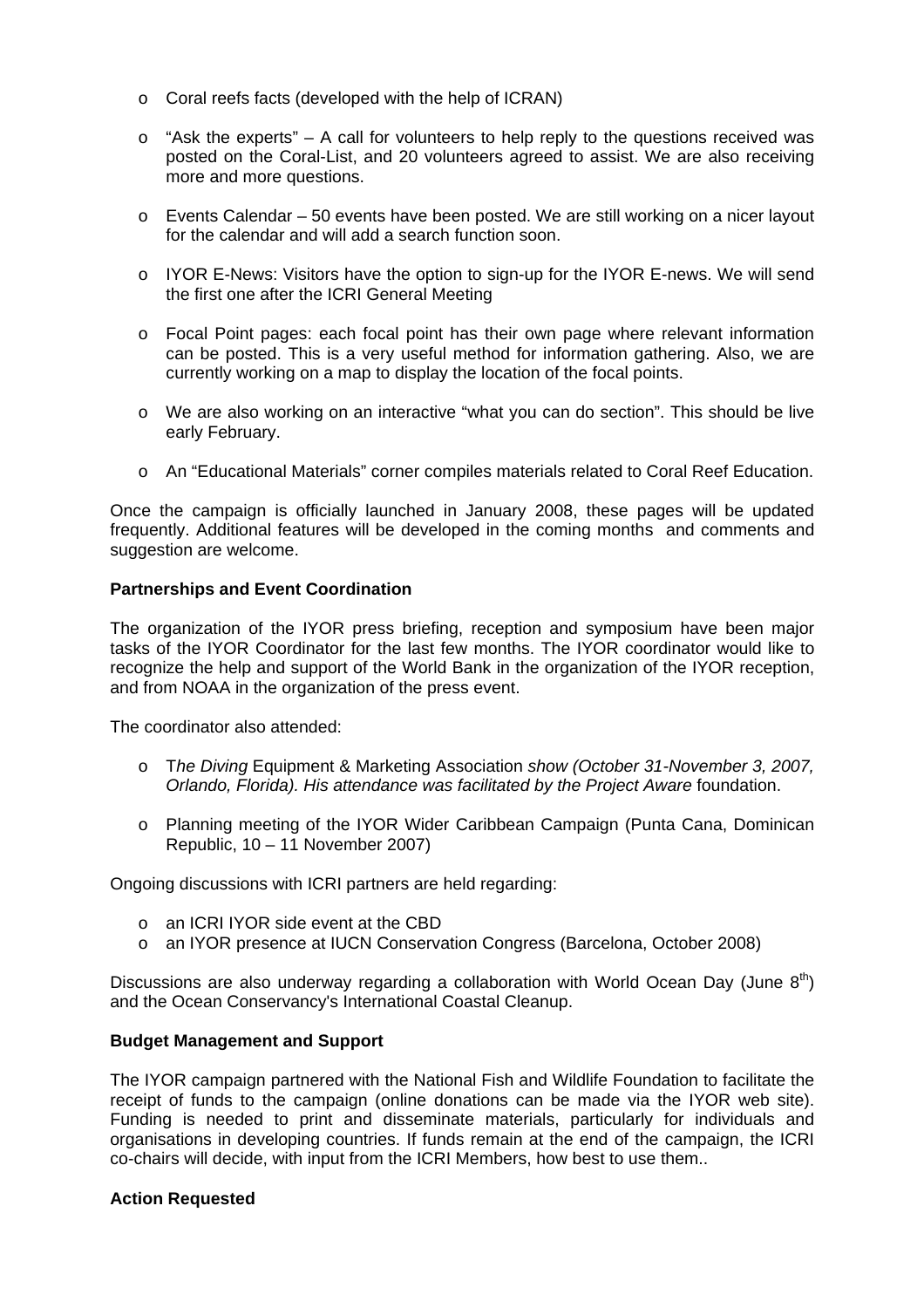- o Confirm the current membership of the IYOR Ad-Hoc Committee.
- o Confirm the mandate of the IYOR Ad-Hoc Committee remains: "*actively advise, support and provide guidance to the IYOR 2008 Coordinator in carrying out the IYOR 2008 Action Plan and accompanying activities.*"

#### **Annex 1: List of newsletter with IYOR and media coverage**

Blue Planet (The Ocean Project) C3-Comores newsletter Caribbean WaterWays CNMI Newsletter Coral Reef Alliance Newsletter CTO Keep Sake Newsletter Emirates Diving Association Newsletter Gincanino, the newsletter on youth and biodiversity by the Secretariat of the Convention on Biological Diversity ICRAN newsletter ICRI Newsletter Linkages Update (Issue 85. 3 May 2007) NOAA Coral Reef News Our Blue World - Project AWARE newsletter PEMSEA - E-update Vol. 8. Issue NO. 2 Partner News Ramsar-CEPA e-mail list (5 April 2007) Reef Base "Reef and Leaf", the newsletter of Coral Cay Conservation Reef Encounter, the newsletter of the International Society for Reef Studies Science (14 December 2007), Editorial called "Year of the Reef" from Donald Kennedy, Editor-in-Chief SCRFA newsletter SeaSpan--Marine Conservation News Sport diver Magazine (225,000 printed copies) Straight from the Vine - The Environmental & Cultural Education Newsletter for the Virgin Islands Community, Volume 3 - Issue 1 The Transect line - News from the Reef check Global news network the "Voice of OCEANIA" newsletter The World Ocean Observatory newsletter UN Atlas Newsletter White Water to Blue Water Newsletter (Fall 2007) WIMOSA Newsletter Young reporters newsletter May 2007

#### **IYOR media coverage is as follows:**

01/17/2008 - Coral reef symposium, proclamation on Friday *Saipan Tribune - Saipan, Northern Mariana Islands, Micronesia* 

01/16/2008 - International Year of the Reef launched in Barbados *Barbados Advocate - Barbados* 

01/16/2008 - Campaigns to protect coral reefs planned in two regions *Bangkok Post - Thailand* 

01/16/2008 - How baby fish find a home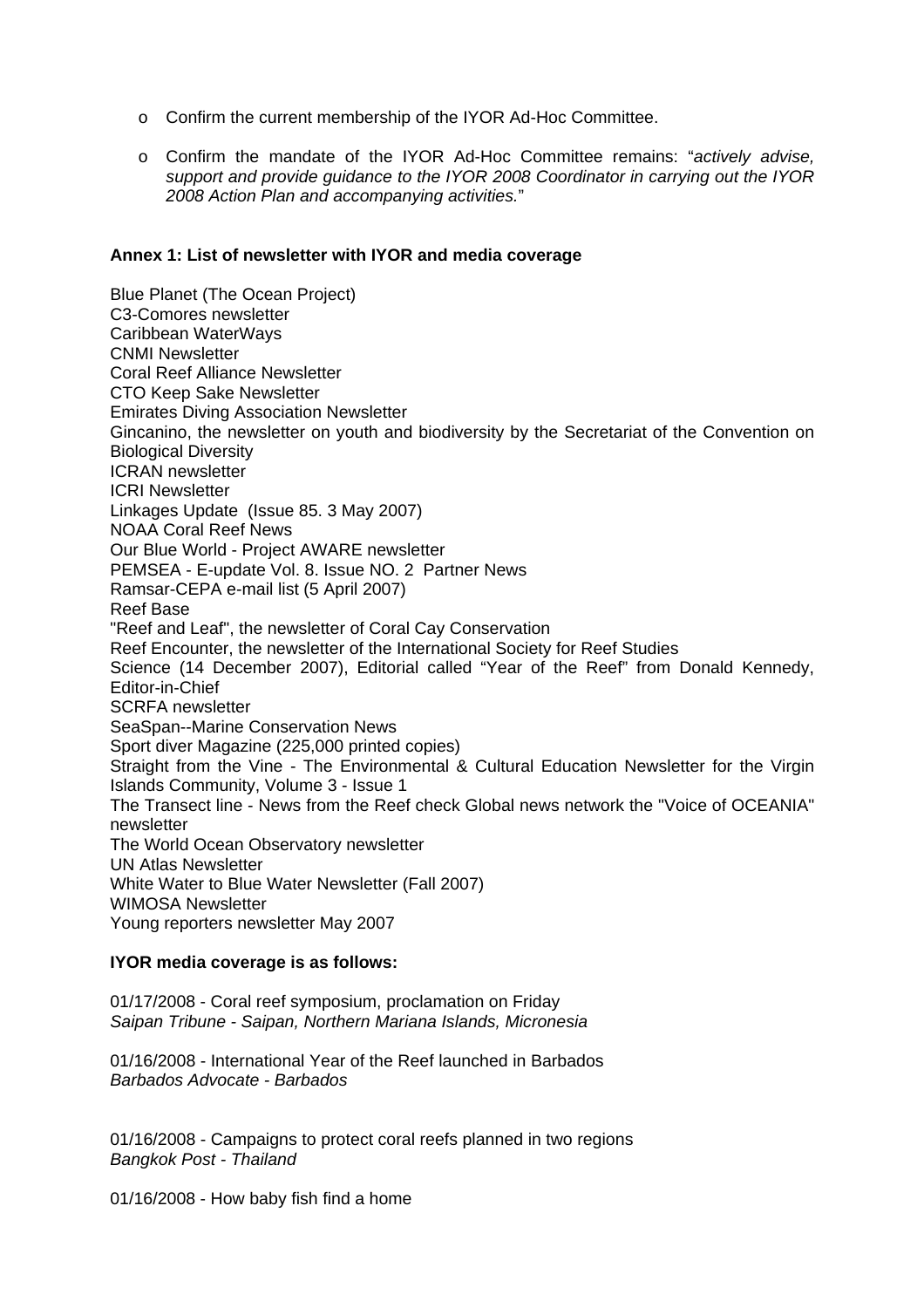*EurekAlert (press release) - Washington, DC, USA* 

01/09/2008 -- Help reef, buy beach sign *Maui News - Wailuku, HI, USA* 

01/09/2008 - Barbados focuses on coral reefs this year *Caribbean Net News - Georgetown, Cayman Islands* 

01/08/2008 - Island reef respect being taught *Maui News - Wailuku, HI, USA* 

Potato the hot item in celebration feast Scouts, reefs and rats ... *The Canberra Times - Canberra, Australian Capital Territory, Australia*

01/02/2008 - Year in Review *Plenty Magazine* 

01/01/2008 - Environment: STARTING OUR NEW YEAR VOYAGE, 2008 declared the Year of the Reef *Island Business* 

1/1/2008 - 2008 to be the year of potatoes, sanitation and frogs, among others *Thaindian.com - Bangkok, Thailand*

01/01/2008 - Party like it's the year of the frog ... and a bunch of other stuff *Glens Falls Post-Star - Glens Falls, NY, USA*

12/31/2007 - Year of the what? *Nature.com - London, England, UK* 

12/31/2007 – The New YEarth *Common Ground.ca - Vancouver, British Columbia, Canada* 

12/22/2007 - Caribbean tourism conference to focus on sustaining coastal product *Caribbean Net News* 

12/21/2007 - Behold the reefs *The Maui News* 

12/20/2007 - New mural helps celebrate 'Year of the Reef' on Maui *The Honolulu Advertiser* 

12/17/2007 - New Study Warns Warmer, More Acidic Oceans Will Kill Coral Reefs *VOICE OF AMERICA* 

12/15/2007 - CORAL REEFS AT RISK *The Cornishman - Truro, England, UK* 

12/15/2007 - Immediate action needed to save corals from climate change *Hindu - Chennai, India* 

12/14/2007 - Time change for reef awareness event today on Maui *Honolulu Advertiser - Honolulu, HI, USA* 

12/14/2007 - Coral Reefs Under Rapid Climate Change and Ocean Acidification *Science Magazine* – USA